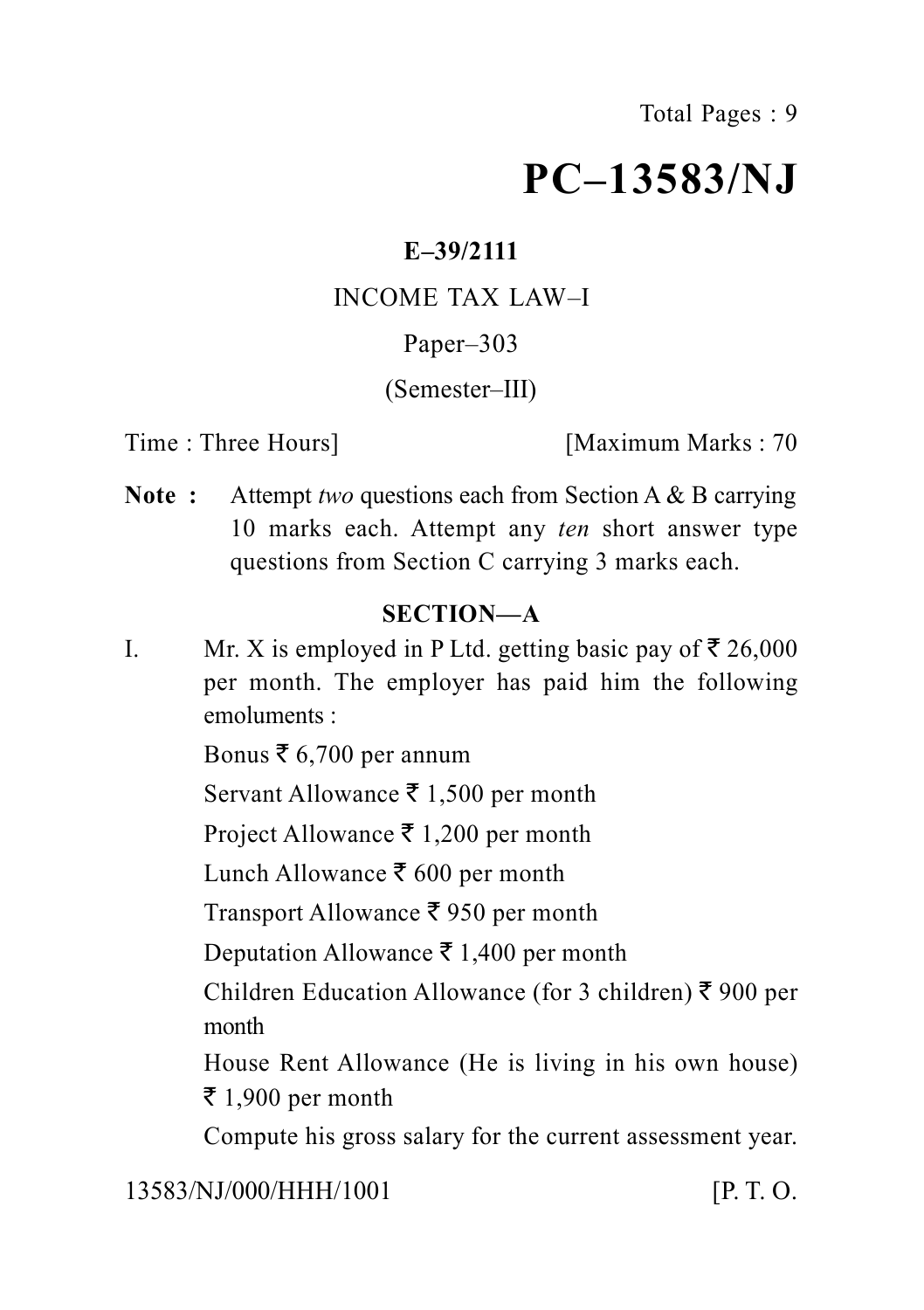|                                                                          | (Value in ₹) |           |
|--------------------------------------------------------------------------|--------------|-----------|
| Particulars                                                              | House-I      | House-II  |
| Municipal Valuation per annum                                            | 1,20,000     | 1,15,000  |
| Fair Rent per annum                                                      | 1,50,000     | 1,75,000  |
| Standard rent per annum                                                  | 1,00,000     | 1,65,000  |
| Date of completion                                                       | 31.3.1999    | 31.3.2001 |
| Municipal taxes payable during the<br>year (paid for House-II only)      | 12%          | 8%        |
| Interest on money borrowed for repair<br>of property during current year |              | 55,000    |

II. Nisha has two houses, both of which are self-occupied. The particulars of these are given below :

> Compute Nisha's income from house property for the Assessment Year 2018-19 and suggest which house should be opted by Nisha to be assessed as self-occupied so that her tax liability is minimum.

- III. Explain the incomes which are neither included in total income nor is income tax payable on them.
- IV. Describe the provisions of Income Tax Act in relation to a residential individual.

#### **SECTION—B**

V. Compute taxable income under the head Income from other sources of Mrs. X from the following data :

13583/NJ/000/HHH/1001 2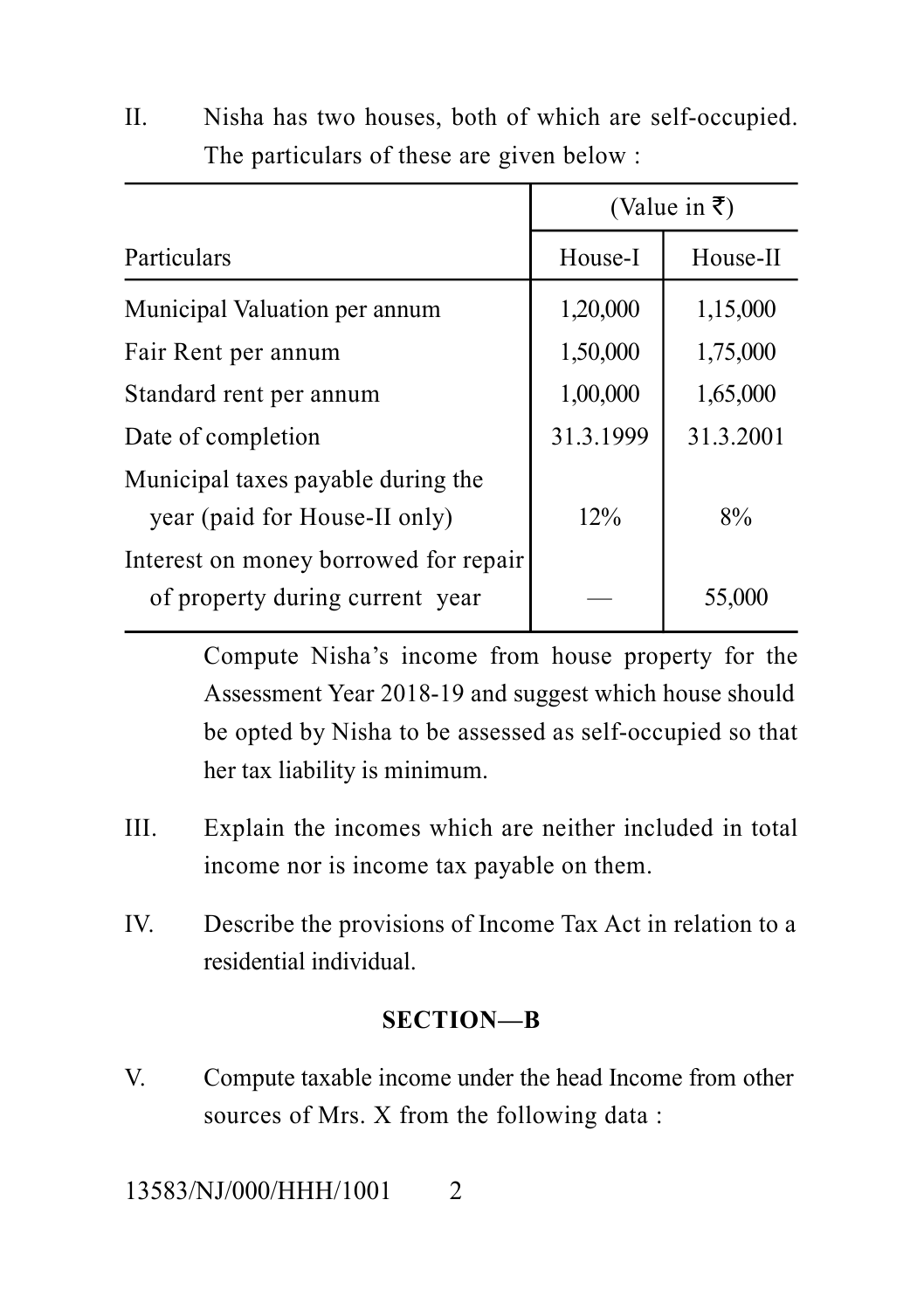| Particulars                                                            | Amount   |
|------------------------------------------------------------------------|----------|
| Private tuition fee received                                           | 10,000   |
| Winning from lottery                                                   | 2,000    |
| Award from KBC (a TV show) (Gross)                                     | 3,20,000 |
| Pension from employer of deceased husband                              | 25,000   |
| Interest on bank deposit                                               | 25,000   |
| Directors fee (Gross)                                                  | 5,000    |
| Letting out of vacant land                                             | 25,000   |
| Remuneration for checking the examination<br>copy of employer's school | 10,000   |
| Remuneration for checking the examination<br>copy of C.A.              | 10,000   |
| Income tax refund                                                      | 5,000    |
| Interest on income tax refund                                          | 100      |

- VI. Examine with reasons, the allowability of the following expenses under the Income-tax Act, 1961 while computing income from business or profession for the Current Assessment Year :
	- (i) Provision made on the basis of actuarial valuation for payment of gratuity  $\bar{\tau}$  5,00,000. However, no payment on account of gratuity was made before due date of filing return.
	- (ii) Purchase of oil seeds of  $\bar{\tau}$  50,000 in cash from a farmer on a banking day.
	- (iii) Tax on non-monetary perquisite provided to an employee  $\bar{x}$  20,000.
	- (iv) Payment of  $\bar{\tau}$  50,000 by using credit card for fire insurance.

13583/NJ/000/HHH/1001 3 [P. T. O.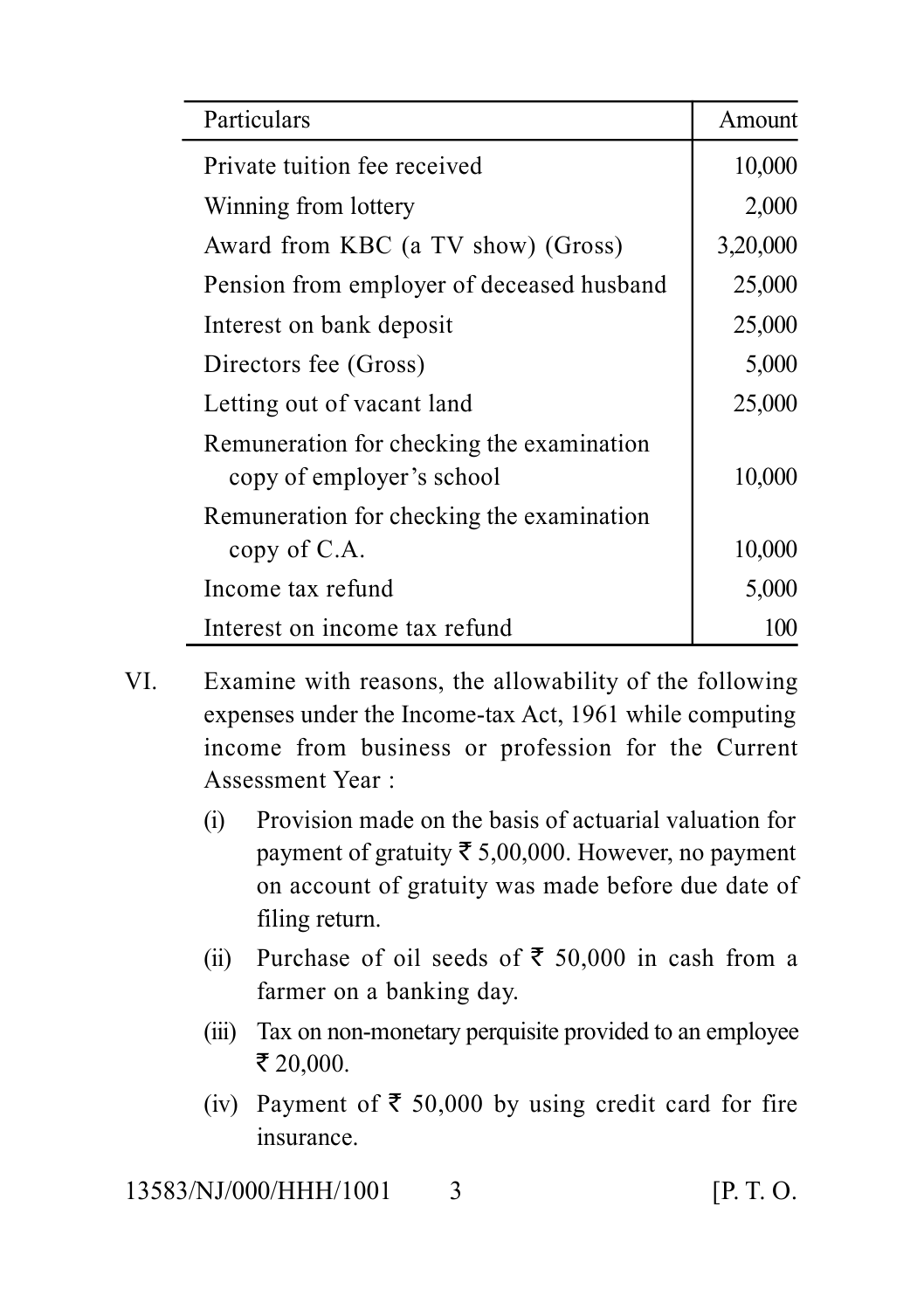- (v) Salary payment of  $\bar{\tau}$  2,00,000 outside India by a company without deduction of tax.
- (vi) Payment made in cash  $\bar{\tau}$  30,000 to a transporter in a day for carriage of goods.
- VII. What is cost of acquisition of capital asset? How is cost of acquisition calculated?
- VIII. Explain the provisions relating to set of losses while computing the total income.

#### **SECTION—C**

#### **(Compulsory Question)**

- IX. Write short notes on any *ten* :
	- 1. Specified employees.
	- 2. Profit in lieu of salary.
	- 3. Kinds of Provident Fund.
	- 4. Assessee.
	- 5. Assessment Year.
	- 6. Composite rent.
	- 7. Subletting.
	- 8. Disallowed expenses.
	- 9. Deemed income.
	- 10. Family pension.
	- 11. Sub-tenant.
	- 12. Unabsorbed depreciation.

#### 13583/NJ/000/HHH/1001 4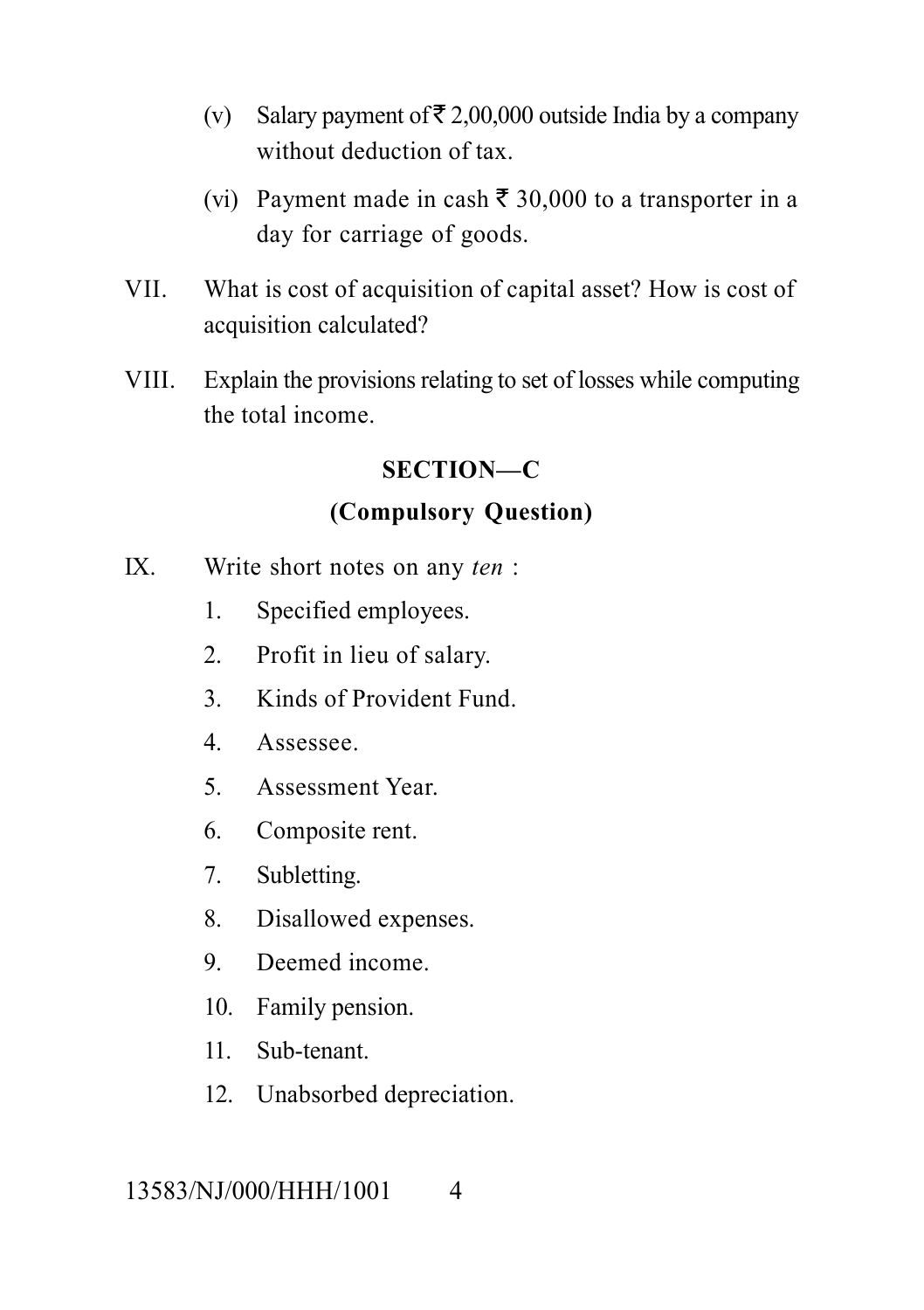#### **PUNJABI VERSION**

PUNJABI VERSION<br>ਨੋਟ : ਭਾਗ A ਅਤੇ B ਵਿਚੋਂ *ਦੋ–ਦੋ* ਪ੍ਰਸ਼ਨ ਕਰੋ। ਹਰੇਕ ਪ੍ਰਸ਼ਨ ਦੇ<br>10 ਅੰਕ ਹਨ। ਭਾਗ C ਵਿਚਲੇ ਕੋਈ *ਦਸ* ਸੰਖੇਪ ਉੱਤਰ ਵਾਲੇ<br>ਪੁਸ਼ਨ ਕਰੋ। ਹਰੇਕ ਪੁਸ਼ਨ ਦੇ 3 ਅੰਕ ਹਨ। PUNJABI VERSION<br>ਭਾਗ A ਅਤੇ B ਵਿਚੋਂ *ਦੋ–ਦੋ* ਪ੍ਰਸ਼ਨ ਕਰੋ। ਹਰੇਕ ਪ੍ਰਸ਼ਨ ਦੇ<br>10 ਅੰਕ ਹਨ। ਭਾਗ C ਵਿਚਲੇ ਕੋਈ *ਦਸ* ਸੰਖੇਪ ਉੱਤਰ ਵਾਲੇ<br>ਪ੍ਰਸ਼ਨ ਕਰੋ। ਹਰੇਕ ਪ੍ਰਸ਼ਨ ਦੇ 3 ਅੰਕ ਹਨ। **ਨੋਟ :** ਭਾਗ A ਅਤੇ B ਵਿਚੋਂ *ਦੋ–ਦੋ* ਪ੍ਰਸ਼ਨ ਕਰੋ। ਹਰੇਕ ਪ੍ਰਸ਼ਨ ਦੇ<br>10 ਅੰਕ ਹਨ। ਭਾਗ C ਵਿਚਲੇ ਕੋਈ *ਦਸ* ਸੰਖੇਪ ਉੱਤਰ ਵਾਲੇ<br>ਪਸ਼ਨ ਕਰੋ। ਹਰੇਕ ਪਸ਼ਨ ਦੇ 3 ਅੰਕ ਹਨ।

#### Bwg**—A**

ਪ੍ਰਸ਼ਨ ਕਰੋ। ਹਰੇਕ ਪ੍ਰਸ਼ਨ ਦੇ 3 ਅੰਕ ਹਨ।<br>ਭਾਗ—A<br>I. ਨਿਮਨ-ਦਰਜ ਵੇਰਵਿਆਂ ਦਾ ਅਧਿਐਨ ਕਰਕੇ ਲੋੜੀਂਦੀ ਕਾਰਵਾਈ<br>ਕਰੋ : ਨਿਮਨ-ਦਰਜ ਵੇਰਵਿਆਂ ਦਾ ਅਧਿਐਨ ਕਰਕੇ ਲੋੜੀਂਦੀ ਕਾਰਵਾਈ<br>ਕਰੋ :

Mr. X is employed in P Ltd. getting basic pay of  $\bar{\tau}$  26,000 per month. The employer has paid him the following emoluments:

Bonus  $\bar{\xi}$  6,700 per annum

Servant Allowance  $\bar{\tau}$  1,500 per month

Project Allowance  $\bar{\xi}$  1,200 per month

Lunch Allowance  $\bar{\xi}$  600 per month

Transport Allowance  $\bar{\tau}$  950 per month

Deputation Allowance ₹ 1,400 per month

Children Education Allowance (for 3 children)  $\bar{\xi}$  900 per month

House Rent Allowance (He is living in his own house)  $\bar{\tau}$  1,900 per month

Compute his gross salary for the current assessment year.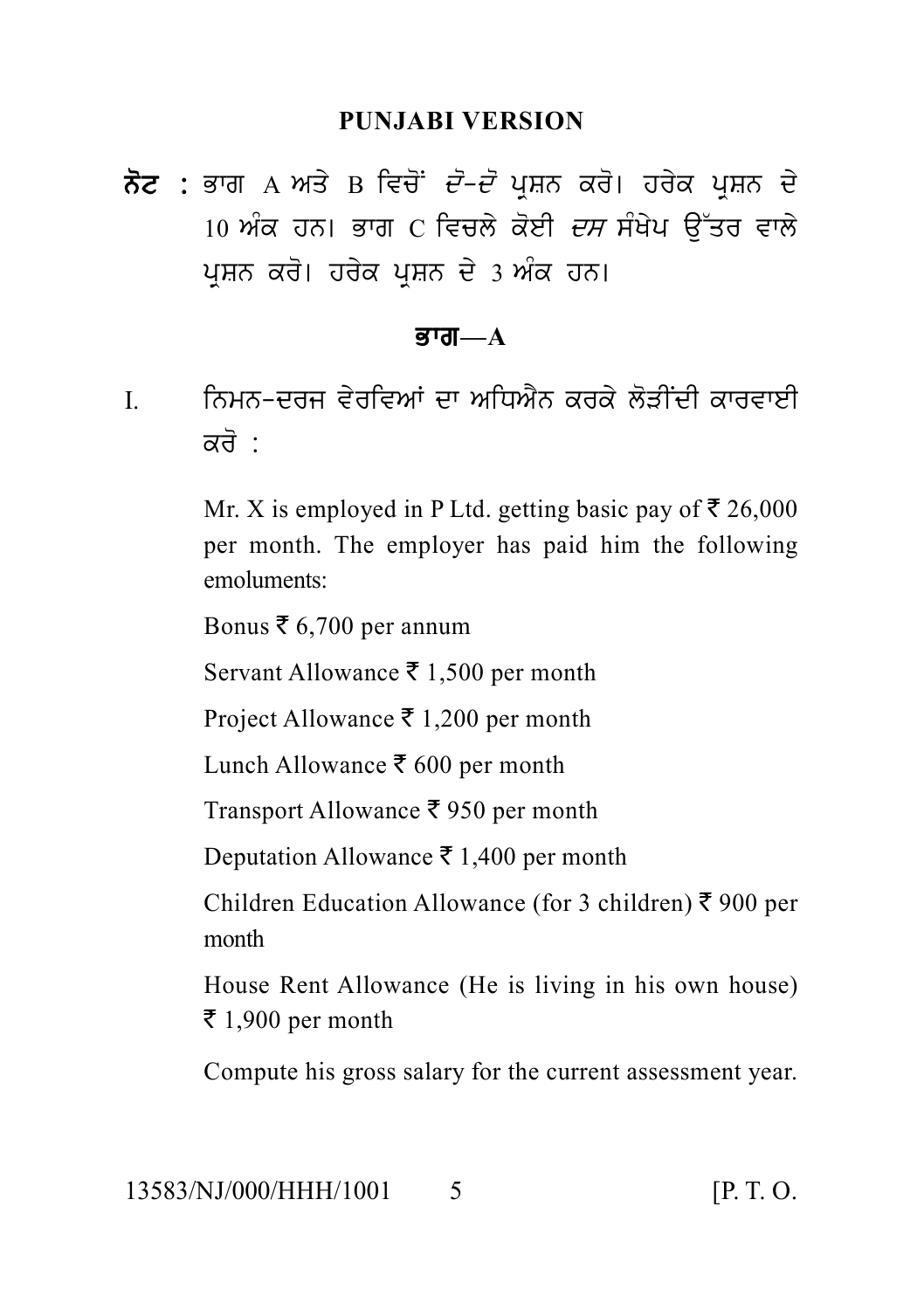|                                                                          | (Value in ₹) |           |
|--------------------------------------------------------------------------|--------------|-----------|
| Particulars                                                              | House-I      | House-II  |
| Municipal Valuation per annum                                            | 1,20,000     | 1,15,000  |
| Fair Rent per annum                                                      | 1,50,000     | 1,75,000  |
| Standard rent per annum                                                  | 1,00,000     | 1,65,000  |
| Date of completion                                                       | 31.3.1999    | 31.3.2001 |
| Municipal taxes payable during the<br>year (paid for House-II only)      | 12%          | 8%        |
| Interest on money borrowed for repair<br>of property during current year |              | 55,000    |

II. fਨਮਨ-ਦਰਜ ਵੇਰਵੇ ਪੜ੍ਹੋ ਅਤੇ ਪੁਛੇ ਗਏ ਪ੍ਰਸ਼ਨਾਂ ਦੇ ਉੱਤਰ ਲਿਖੋ:<br>Nisha has two houses, both of which are self-occupied. Nisha has two houses, both of which are self-occupied. The particulars of these are given below :

Compute Nisha's income from house property for the Assessment Year 2018-19 and suggest which house should be opted by Nisha to be assessed as self-occupied so that her tax liability is minimum.

- Assessment rear 2016-19 and suggest which house should<br>be opted by Nisha to be assessed as self-occupied so that<br>her tax liability is minimum.<br>III. ਉਨ੍ਹਾਂ ਆਮਦਨਾਂ ਬਾਰੇ ਚਰਚਾ ਕਰੋ, ਜਿਨ੍ਹਾਂ ਨੂੰ ਨਾ ਕੁਲ ਆਮਦਨ<br>ਵਿਚ ਜੋੜਿਆ ਜਾਂਦਾ ਹੈ ਅ coopted by minimum.<br>her tax liability is minimum.<br>ਉਨ੍ਹਾਂ ਆਮਦਨਾਂ ਬਾਰੇ ਚਰਚਾ ਕਰੋ, ਜਿਨ੍ਹਾਂ ਨੂੰ ਨਾ ਕੁਲ ਆਮਦਨ<br>ਵਿਚ ਜੋੜਿਆ ਜਾਂਦਾ ਹੈ ਅਤੇ ਇਨ੍ਹਾਂ ਉਤੇ ਨਾ ਹੀ ਆਮਦਨ ਟੈਕਸ<br>ਦਿਤਾ ਜਾਂਦਾ ਹੈ? --- --- --------- --<br>ਉਨ੍ਹਾਂ ਆਮਦਨਾਂ ਬਾਰੇ ਚਰਚਾ ਕਰੋ, ਜਿਨ੍ਹਾਂ<br>ਵਿਚ ਜੋੜਿਆ ਜਾਂਦਾ ਹੈ ਅਤੇ ਇਨ੍ਹਾਂ ਉਤੇ<br>ਦਿਤਾ ਜਾਂਦਾ ਹੈ?<br>ਰਿਹਾਇਸ਼ੀ ਵਿਅਕਤੀ ਸਬੰਧੀ ਆਮਦਨ ਟੈਂ IIT ਵਿੱਚ ਜੋੜਿਆ ਜਾਂਦਾ ਹੈ ਅਤੇ ਇਨ੍ਹਾਂ ਉਤੇ ਨਾ ਹੀ ਆਮਦਨ ਟੈਕਸ<br>ਵਿਤਾ ਜਾਂਦਾ ਹੈ?<br>IV. ਗਿਹਾਇਸ਼ੀ ਵਿਅਕਤੀ ਸਬੰਧੀ ਆਮਦਨ ਟੈਕਸ ਦੀਆਂ ਵਿਵਸਥਾਵਾਂ<br>ਸਪਸ਼ਟ ਕਰੋ।
- ਦਿਤਾ ਜਾਂਦਾ ਹੈ?<br>ਰਿਹਾਇਸ਼ੀ ਵਿਅਕਤੀ ਸਬੰਧੀ ਆਮਦਨ ਟੈਕਸ ਦੀਆਂ ਵਿਵਸਥਾਵਾਂ<br>ਸਪਸਟ ਕਰੋ।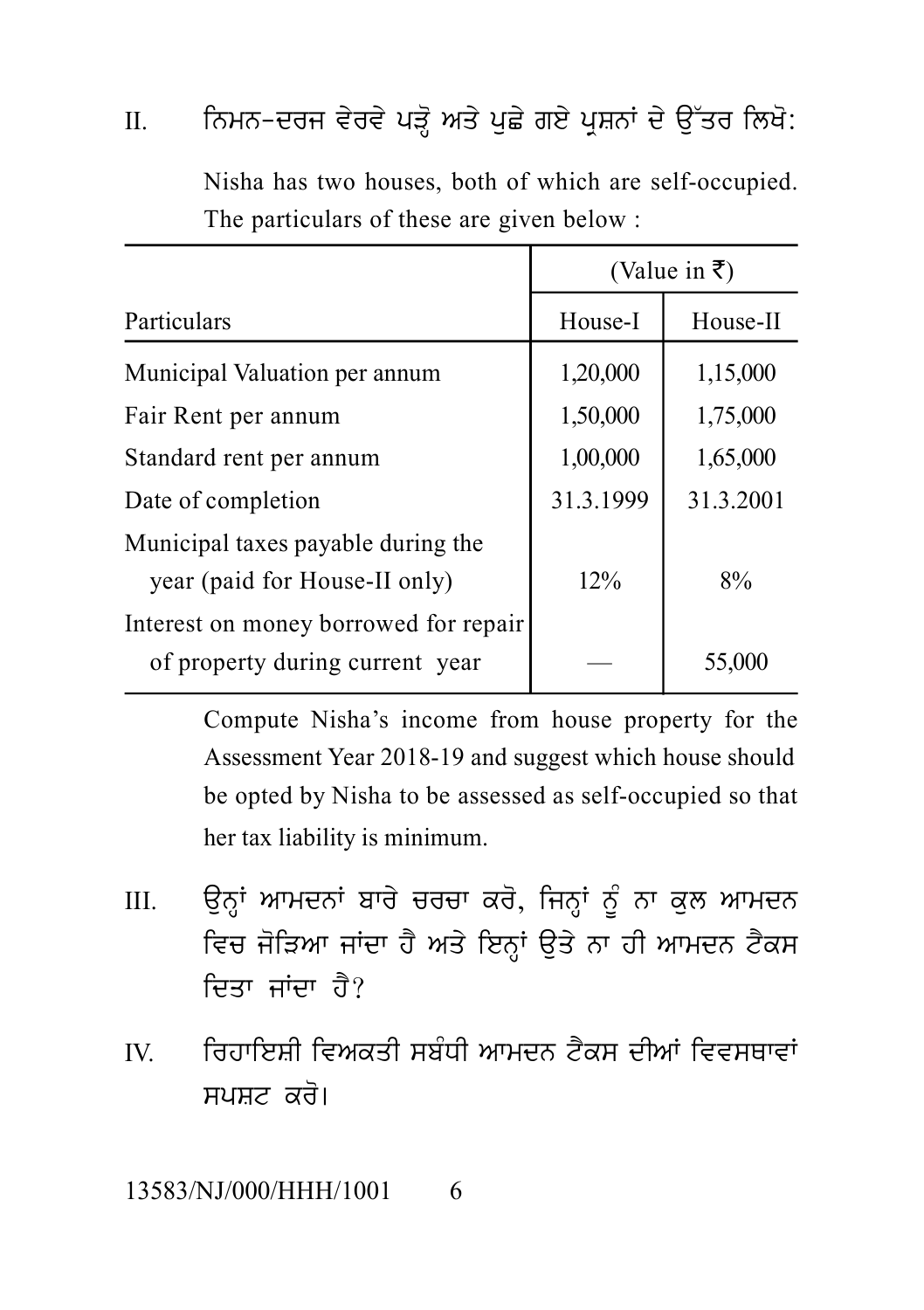# ਤਾਗ—B<br>V. ਨਿਮਨ-ਦਰਜ ਵੇਰਵਿਆਂ ਦਾ ਅਧਿਐਨ ਕਰਕੇ ਲੋੜੀਂਦੀ ਕਾਰਵਾਈ<br>ਕਰੋ :<br>Compute taxable income under the head Income from other ਨਿਮਨ-ਦਰਜ ਵੇਰਵਿਆਂ ਦਾ ਅਧਿਐਨ ਕਰਕੇ ਲੋੜੀਂਦੀ ਕਾਰਵਾਈ<br>ਕਰੋ

Compute taxable income under the head Income from other sources of Mrs. X from the following data :

| 10,000<br>2,000<br>3,20,000<br>25,000                 |
|-------------------------------------------------------|
|                                                       |
|                                                       |
|                                                       |
|                                                       |
| 25,000                                                |
| 5,000                                                 |
| 25,000                                                |
| 10,000                                                |
| 10,000                                                |
| 5,000                                                 |
| 100                                                   |
| ਨਿਮਨ-ਦਰਜ ਵੇਰਵਿਆਂ ਨੂੰ ਪੜ੍ਹ ਕੇ ਪੁਛੇ ਗਏ ਪ੍ਰਸ਼ਨਾਂ ਦੇ ਉੱਤਰ |

Examine with reasons, the allowability of the following expenses under the Income-tax Act, 1961 while computing income from business or profession for the current Assessment Year :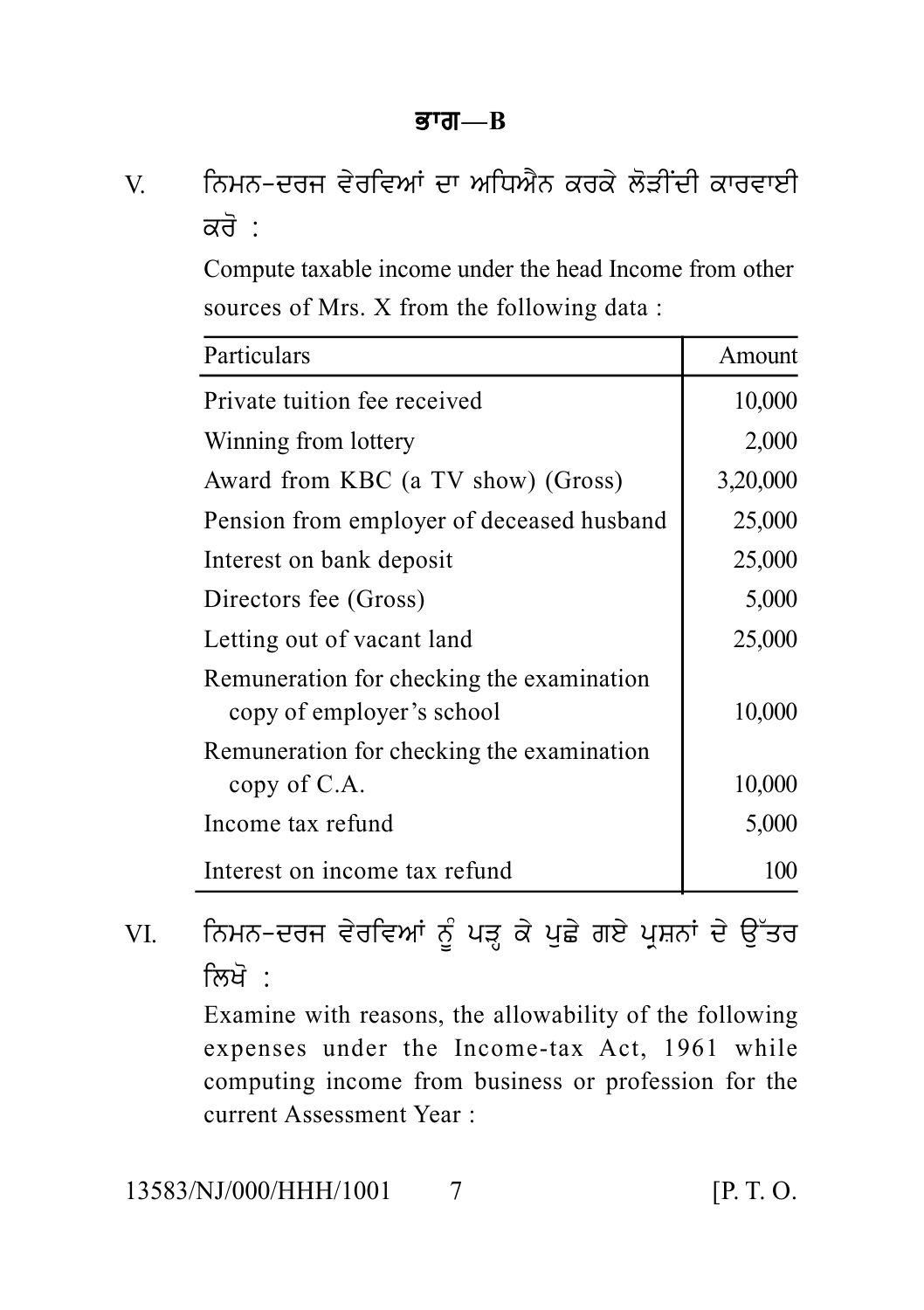- (i) Provision made on the basis of actuarial valuation for payment of gratuity  $\bar{\tau}$  5,00,000. However, no payment on account of gratuity was made before due date of filing return.
- (ii) Purchase of oil seeds of  $\bar{\tau}$  50,000 in cash from a farmer on a banking day.
- (iii) Tax on non-monetary perquisite provided to an employee  $\bar{x}$  20,000.
- (iv) Payment of  $\bar{\tau}$  50,000 by using credit card for fire insurance.
- (v) Salary payment of  $\bar{\mathfrak{g}}$  2,00,000 outside India by a company without deduction of tax.
- (vi) Payment made in cash  $\bar{\tau}$  30,000 to a transporter in a day for carriage of goods.
- (vi) Payment made in cash ₹ 30,000 to a transporter in a<br>day for carriage of goods.<br>VII. ਪੂੰਜੀ ਅਸਾਸੇ ਨੂੰ ਪ੍ਰਾਪਤ ਕਰਨ ਦੀ ਲਾਗਤ ਕੀ ਹੁੰਦੀ ਹੈ? ਪ੍ਰਾਪਤੀ<br>ਦੀ ਲਾਗਤ ਕਿਵੇਂ ਅੰਕੀ ਜਾਂਦੀ ਹੈ? ਕਿਸਾਨ ਨਾਲ ਕਾਲ ਦਾ ਸਾਹਮੀ ਹਨ।<br>ਪੂੰਜੀ ਅਸਾਸੇ ਨੂੰ ਪ੍ਰਾਪਤ ਕਰਨ ਦੀ ਲਾਗਤ ਕੀ ਹੁੰਦੀ ਹੈ? ਪ੍ਰਾ<br>ਦੀ ਲਾਗਤ ਕਿਵੇਂ ਅੰਕੀ ਜਾਂਦੀ ਹੈ?<br>ਕੁਲ ਆਮਦਨ ਅੰਕਦਿਆਂ ਹਾਨੀਆਂ ਦੇ ਸੈਟ ਆਫ ਸਬੰਧੀ ਵਿਵਸਾ VII. ਪੂੰਜੀ ਅਸਾਸੇ ਨੂੰ ਪ੍ਰਾਪਤ ਕਰਨ ਦੀ ਲਾਗਤ ਕੀ ਹੁੰਦੀ ਹੈ? ਪ੍ਰਾਪਤੀ<br>ਦੀ ਲਾਗਤ ਕਿਵੇਂ ਅੰਕੀ ਜਾਂਦੀ ਹੈ?<br>VIII. ਕੁਲ ਆਮਦਨ ਅੰਕਦਿਆਂ ਹਾਨੀਆਂ ਦੇ ਸੈਟ ਆਫ ਸਬੰਧੀ ਵਿਵਸਥਾਵਾਂ<br>ਦਾ ਉਲੇਖ ਕਰੋ।
- ਦੀ ਲਾਗਤ ਕਿਵੇਂ ਅੰਕੀ ਜਾਂਦੀ ਹੈ?<br>VIII. ਕੁਲ ਆਮਦਨ ਅੰਕਦਿਆਂ ਹਾਨੀਆਂ ਦੇ ਸੈਟ ਆਫ ਸਬੰਧੀ ਵਿਵਸਥਾਵਾਂ<br>ਦਾ ਓੇਲੇਖ ਕਰੋ। **ਭਾਗ—C**<br>(**ਲਾਜ਼ਮੀ ਪ੍ਰਸ਼ਨ)**<br>ਪਿ ਨੋਟ ਲਿਖੋ :

#### <u>ब्राता—C</u>

- ਭਾਗ—C<br>(ਲਾਜ਼ਮੀ ਪ੍ਰਸ਼ਨ)<br>IX. ਕਿਸੇ *ਦਸ* 'ਤੇ ਸੰਖੇਪ ਨੋਟ ਲਿਖੋ :<br>1. ਸਪੈਸੀਫਾਈਡ ਕਰਮਚਾਰੀ।
	-
	- **(ਲਾਜ਼ਮੀ ਪ੍ਰਸ਼ਨ)**<br>ਕਿਸੇ *ਦਸ* 'ਤੇ ਸੰਖੇਪ ਨੋਟ ਲਿਖੋ :<br>1. ਸਪੈਸੀਫਾਈਡ ਕਰਮਚਾਰੀ।<br>2. ਤਨਖਾਹ ਦੀ ਥਾਂ ਲਾਭ ਵਿਚ ਹਿੱਸਾ। ਕਿਸੇ *ਦਸ* 'ਤੇ ਸੰਖੇਪ ਨੋਟ ਲਿਖੋ :<br>1. ਸਪੈਸੀਫਾਈਡ ਕਰਮਚਾਰੀ।<br>2. ਤਨਖਾਹ ਦੀ ਥਾਂ ਲਾਭ ਵਿਚ ਹਿੱਸਾ।<br>NJ/000/HHH/1001 8

#### 13583/NJ/000/HHH/1001 8